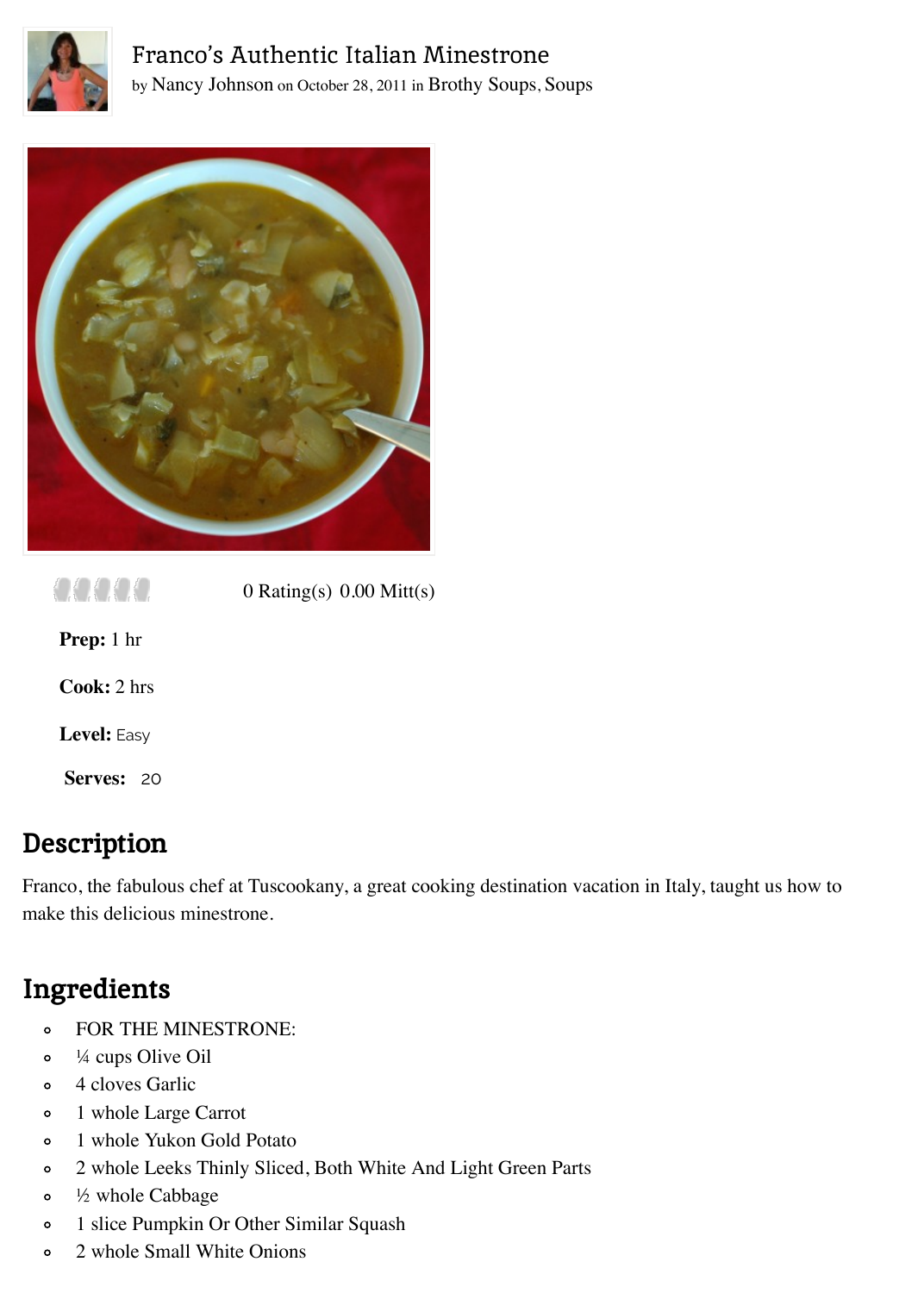- 1 whole Zucchini  $\circ$
- 2 stalks Celery  $\circ$
- 4 stalks Swiss Chard  $\circ$
- 2 cups Spinach Leaves  $\circ$
- 1 gallon, 5 cups, 2 tablespoons, 6-¾ pinches Chicken Broth  $\circ$
- 1 cup Tomato Sauce (the Recipe That We Prepared, Ingredients List Below)  $\circ$
- 15 ounces, weight Cannellini Beans, Rinsed And Drained  $\circ$
- 1 can (14 Oz. Size) Artichoke Hearts  $\circ$
- 1 piece Parmesan Rind  $\circ$
- Salt And Pepper, to taste  $\circ$
- 2 Tablespoons Emeril's Italian Seasoning, More If Needed  $\circ$
- FOR THE TOMATO SAUCE:  $\circ$
- 3 cans San Marzano Whole Tomatoes (28 Oz. Each)  $\circ$
- 1 Tablespoon Olive Oil  $\circ$
- 2 cloves Garlic, Chopped  $\circ$
- 1 whole Onion, Chopped Small  $\circ$
- 1 bunch Basil, Chopped  $\circ$

## **Preparation**

First, make the tomato sauce:

1. Put tomatoes through a food mill to make a sauce. Set aside.

2. Heat oil in a sauce pan over medium heat and add garlic and onion. Saute until onion is golden, about 5 minutes.

- 3. Add tomato sauce and simmer for 15 minutes.
- 4. Add chopped basil and season to taste with salt and pepper.

This makes more than you need for the soup, but you can freeze the rest.

Next make the soup:

1. Dice all of the vegetables to about the same size–SMALL–and keep each vegetables separate. I was surprised that Franco had us cut them so small, I thought they would get mushy when you cooked them, but they didn't.

2. Saute garlic and olive oil in a large pot over medium heat. I use my 9 1/2 quart Le Creuset.

3. Add the slowest cooking vegetables first: carrots, potatoes, leeks, cabbage, onions, and pumpkin.

4. After 5 minutes add zucchini, celery, Swiss chard and spinach and stir. Continue heating for another minute or two.

5. Add the stock/broth and tomato sauce. I suppose you could cheat and use canned tomato sauce, but it's really worth going to the trouble of making it from scratch. Franco says to cook this mixture until it reduces by 25% but mine only seems to reduce about 10%.